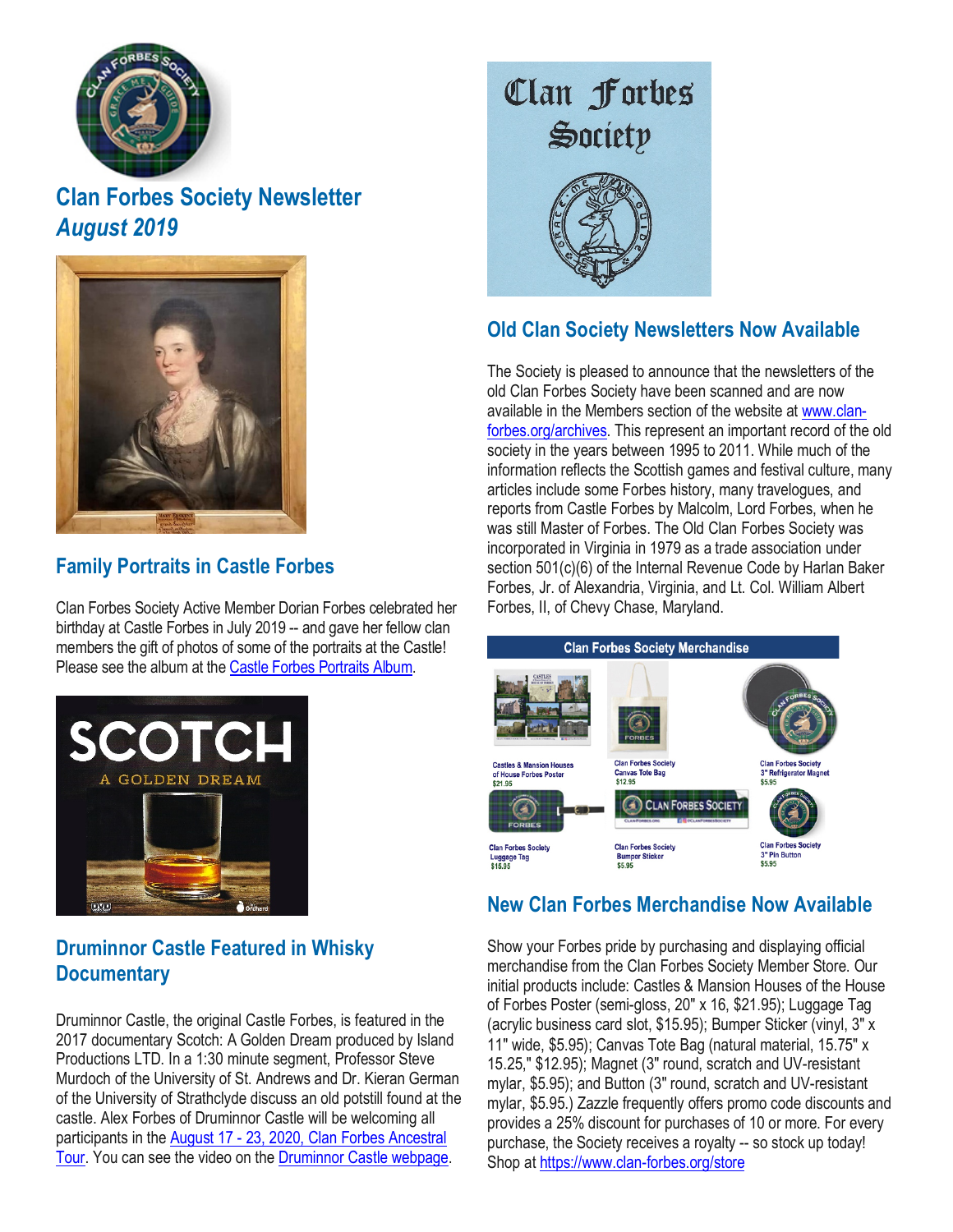#### **Clan Forbes Society Welcomes New Legacy Life Members**

Since the new Society is dedicated to continuing the work of the old Society, it has agreed to recognize the previous Life Members. Thanks to the good work of former Secretary/Treasurer Ron Pearson, the Society has updated its membership list and has received \$2,000 from the old Society's treasury. Please welcome these new Legacy Life Members:

- Ms. Erika K. Powers Appelt (IL)
- Mr. Harold T. Armstrong (NJ)
- Mr. Donald Berry (CA)
- Mr. Michael K. Brett-Surman (VA)
- Ms. Susan Hillick Colussy (GA)
- Mrs. Judy Forbes Davis (GA)
- Mrs. Edward B. Edelen (MD)
- Ms. Valerie Walters Edwards (CA)
- Mr. Bryon T. Forbes (SC)
- Mr. Christopher Charles Forbes (NJ)
- Mr. Daniel Forbes (FL)
- Mr. David Michael Forbes (SD)
- Mr. David Scott Forbes (KY)
- Ms. Denise Forbes (Quebec)
- Mr. Gene Forbes (TX)
- Mr. Harrison Scott Forbes (SC)
- Mr. James Gordon Forbes (CA)
- Mr. Jay M. Forbes (CA)
- Mr. John F. Forbes (MD)
- Miss Julia Lee Forbes (MD)
- Mr. Nelson H. Forbes (AL)
- Mr. Peter Forbes (VA)
- LTC Philip Albert Forbes (VA)
- Mr. Ralph Daniel Forbes (NC)
- Mr. Stephen T. Forbes (CT)
- Mr. William E. Forbes (OR)
- Mr. Ernest Theodore Forbes III (SC)
- Mr. Robert H. Forbes Jr. (NC)
- Mr. Leroy L. Forbes Sr. (TX)
- Mr. Robert Eugene Forbess (WI)
- Mr. Jack Forbus (MS)
- Mr. Douglas William Fordyce (CA)
- Mr. John Frederick Fordyce (VA)`
- Mrs. Janet Stewart Gorum (TX)
- Miss Barbara M. Hall (VA)
- Miss Peggy J. Hall (NC)
- Mr. James Dulany Hall Jr. (GA)
- Mr. Roy John Hawthorne (OH)
- Ms. Gretchen Susan Hennig (CA)
- Ms. M. Hollis Hutchinson (TX)
- Mr. Calvert Berry Johnson (GA)
- Mrs. Anne Hall Klein (NC)
- Miss Wendy S. Kreider (AZ)
- Mr. Danforth Forbes Lincoln (CA)
- Ms. Linda L. Moore (VA)
- Mrs. Peggy Forbes Murdock (IA)
- Mr. R. Clark Pearson (VA)
- Mr. Ronald W. Pearson (VA)
- Mr. David Wooten Proctor (AL)
- Mrs. Kathryn C. Pearson Tisdale (VA)
- Mr. John W. Tower Sr. (VT)
- Ms. Mary Ann Treakle (VA)
- Ms. Leonie Forbes Turgeon (Quebec)
- Mr. Thomas Allen Waltermire (OH)
- Mr. Ronald M. Watts (KS)
- Miss Kris Anna Williams (NJ)
- Mrs. Martha Forbes Worrell (MD)

#### **Welcome New Active Members**

- JoAnn Forbes Aylsworth (OH)
- Bryan Lawrence Forbes (OR)
- Evelyn A. Forbes (OH)
- Marvin Forbes (CA)
- Sylvain Forbes (Quebec)
- Jason R. Forbus (Italy)
- Wendy Grubb (LA)
- Mary Forbes Hahn (VA)
- Lynn Forbes Hales (NC)
- Richard Meservey (FL)
- Patricia Forbes Smith (GA)
- Larry Evans Tune (GA)
- Stacy Workman (NC)
- Mark Forbes Wray (WA)

#### **Welcome New House of Forbes Members**

- Jim L. W. Faulkinbury (CA)
- Ramond D. Fobes (AZ)
- Mary MacGowan (MI)

Your Active [Membership](https://gcc01.safelinks.protection.outlook.com/?url=https%3A%2F%2Fwww.clan-forbes.org%2Factive-membership&data=02%7C01%7Cbforbes%40ntia.gov%7Cc60a93979708444ee19108d72584bade%7Cd6cff1bd67dd4ce8945dd07dc775672f%7C0%7C1%7C637019124316057432&sdata=bNPNXJxA7WsJy0yDflwF6TqOHUUEAneid8lCRyUiBPk%3D&reserved=0) of \$25 will help the Society research the history and heritage of the House of Forbes; develop resources for tracing your genealogy with your cousins around the world; connect with other members in the Clan Forbes Community; and encourage more members to join us in events, tours and gatherings. If you know your genealogy, you can become a House of Forbes [Member!](https://gcc01.safelinks.protection.outlook.com/?url=https%3A%2F%2Fwww.clan-forbes.org%2Fhouse-of-forbes-member&data=02%7C01%7Cbforbes%40ntia.gov%7Cc60a93979708444ee19108d72584bade%7Cd6cff1bd67dd4ce8945dd07dc775672f%7C0%7C1%7C637019124316067423&sdata=3TjQg496cjMwTJXxOThouZzvlMAFB8wgw11NOABzqJI%3D&reserved=0)



#### *Castles & Mansion Houses of the House of Forbes* **Now On Amazon**

Castles & Mansion Houses of the House of Forbes, the Society's own photo heritage book, is now available from [Amazon.com](https://gcc01.safelinks.protection.outlook.com/?url=https%3A%2F%2Fwww.amazon.com%2FCastles-Mansion-Houses-House-Forbes%2Fdp%2F0368990508%2Fref%3Dsr_1_1&data=02%7C01%7Cbforbes%40ntia.gov%7Cc60a93979708444ee19108d72584bade%7Cd6cff1bd67dd4ce8945dd07dc775672f%7C0%7C0%7C637019124316047434&sdata=bcdm1NNihCyj5dAsK7T8FRkUgdyM2HcdqnGBqkRnWS4%3D&reserved=0) for US\$69.99! You can also receive a copy as your gift for a donation of US\$60 or more. Due to international shipping rates, offer valid only in the U.S.A. For more information see Castles & [Mansion](https://gcc01.safelinks.protection.outlook.com/?url=https%3A%2F%2Fwww.clan-forbes.org%2Fcastles-book&data=02%7C01%7Cbforbes%40ntia.gov%7Cc60a93979708444ee19108d72584bade%7Cd6cff1bd67dd4ce8945dd07dc775672f%7C0%7C0%7C637019124316057432&sdata=G1Q6t9OnvfKj8oZ%2BC%2FR6%2F8mS4RDDNbvy3GJHLj0%2BAkw%3D&reserved=0) [Houses](https://gcc01.safelinks.protection.outlook.com/?url=https%3A%2F%2Fwww.clan-forbes.org%2Fcastles-book&data=02%7C01%7Cbforbes%40ntia.gov%7Cc60a93979708444ee19108d72584bade%7Cd6cff1bd67dd4ce8945dd07dc775672f%7C0%7C0%7C637019124316057432&sdata=G1Q6t9OnvfKj8oZ%2BC%2FR6%2F8mS4RDDNbvy3GJHLj0%2BAkw%3D&reserved=0) of the House of Forbes.